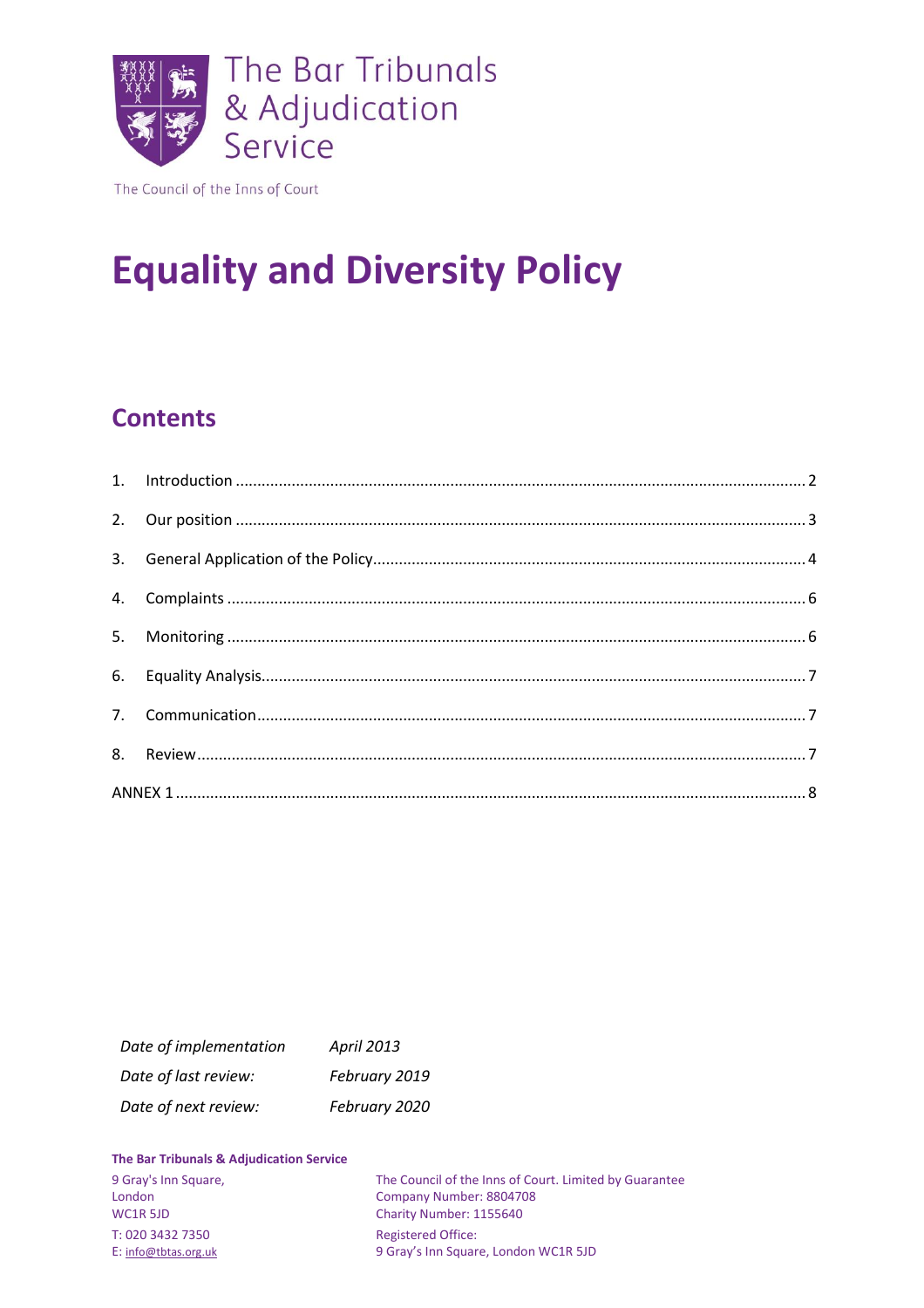## <span id="page-1-0"></span>**1. Introduction**

1.1 The Bar Tribunals and Adjudication Service (BTAS) is committed to promoting equality, diversity and inclusion in carrying out its functions and will accordingly pay due regard to the need to eliminate all forms of unlawful or unfair discrimination, victimisation, bullying and harassment. It is recognised that in promoting and safeguarding the highest standards, BTAS has both moral and legal duties in respect of equality and diversity practice.

Staff employed to provide administrative support to BTAS are covered by the equality and diversity policy for the Council of the Inns of Court (COIC) in relation to employment matters, and the BTAS policy is therefore silent in relation to this aspect.

1.2 BTAS is responsible for appointing and administering:

- 1) Disciplinary Tribunals for barristers facing charges of professional misconduct under the Code of Conduct for the Bar of England and Wales;
- 2) Fitness to Practice panels, Appeal panels and Interim Suspension panels; and,
- 3) Inns' Conduct Committee panels appointed to consider admission and disciplinary cases brought by the Inns of Court against student members or applicants for admission to an Inn of Court.

#### 1.3 In the course of so doing, BTAS:

- 1) provides services to the public including complainants and witnesses;
- 2) provides services to respondent barristers, referred student members/prospective members of the Inns of Court;
- 3) recruits and trains panel members barrister and lay;
- 4) recruits and trains clerks to panels;
- 5) engages with partner organisations, including the Inns of Court, Bar Professional Training Course Providers, the Bar Standards Board; and,
- 6) trains BTAS employees.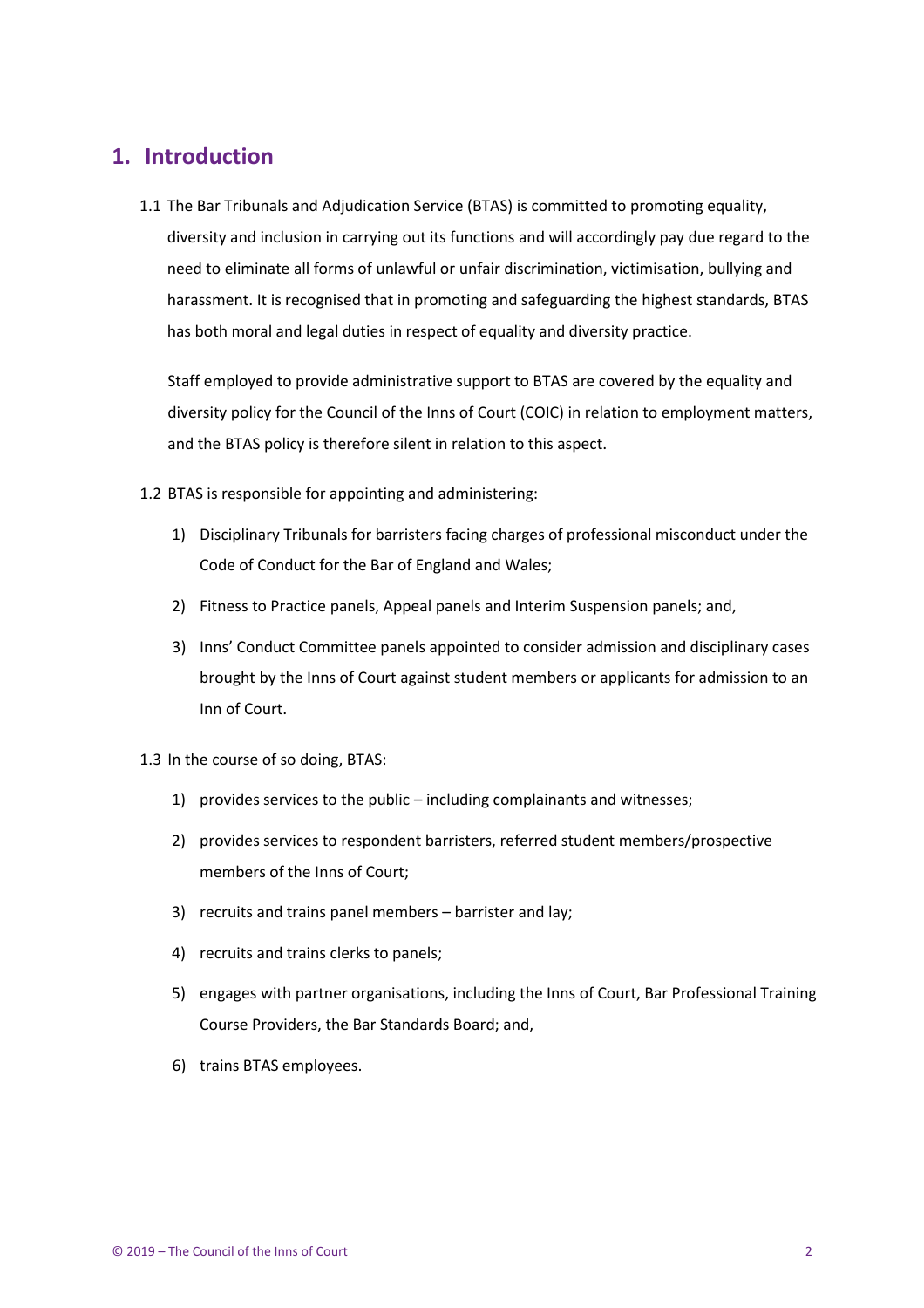## <span id="page-2-0"></span>**2. Our position**

- 2.1 BTAS is committed to ensuring that no individual with whom it deals with in the course of providing services suffers discrimination, harassment and victimisation on the grounds of a protected characteristic, namely:
	- Age
	- Disability
	- Gender reassignment
	- Pregnancy and maternity
	- Race
	- Sex
	- Sexual orientation
	- Religion or belief
	- Marriage and civil partnership $1$
- 2.2 BTAS is committed to playing its part in furthering the regulatory objective set out in the Legal Services Act 2007 to encourage an independent, strong, diverse and effective legal profession. It is also committed to meeting in full the Equality Duty (section 149 of the Equality Act 2010), as well as complying with the requirements of the Equality Act 2010 (Specific Duties) Regulations 2011.
- 2.3 BTAS will therefore have due regard to the need to take steps to meet the aims of Equality Duty, namely to:
	- eliminate unlawful discrimination, harassment and victimisation and any other conduct prohibited by the Act;
	- advance equality of opportunity between people who share a protected characteristic and people who do not share it; and,

 $\overline{a}$ 

<sup>1</sup> *N.B.: Marriage and civil partnership are covered by the equality duty but only in relation to eliminating unlawful discrimination.*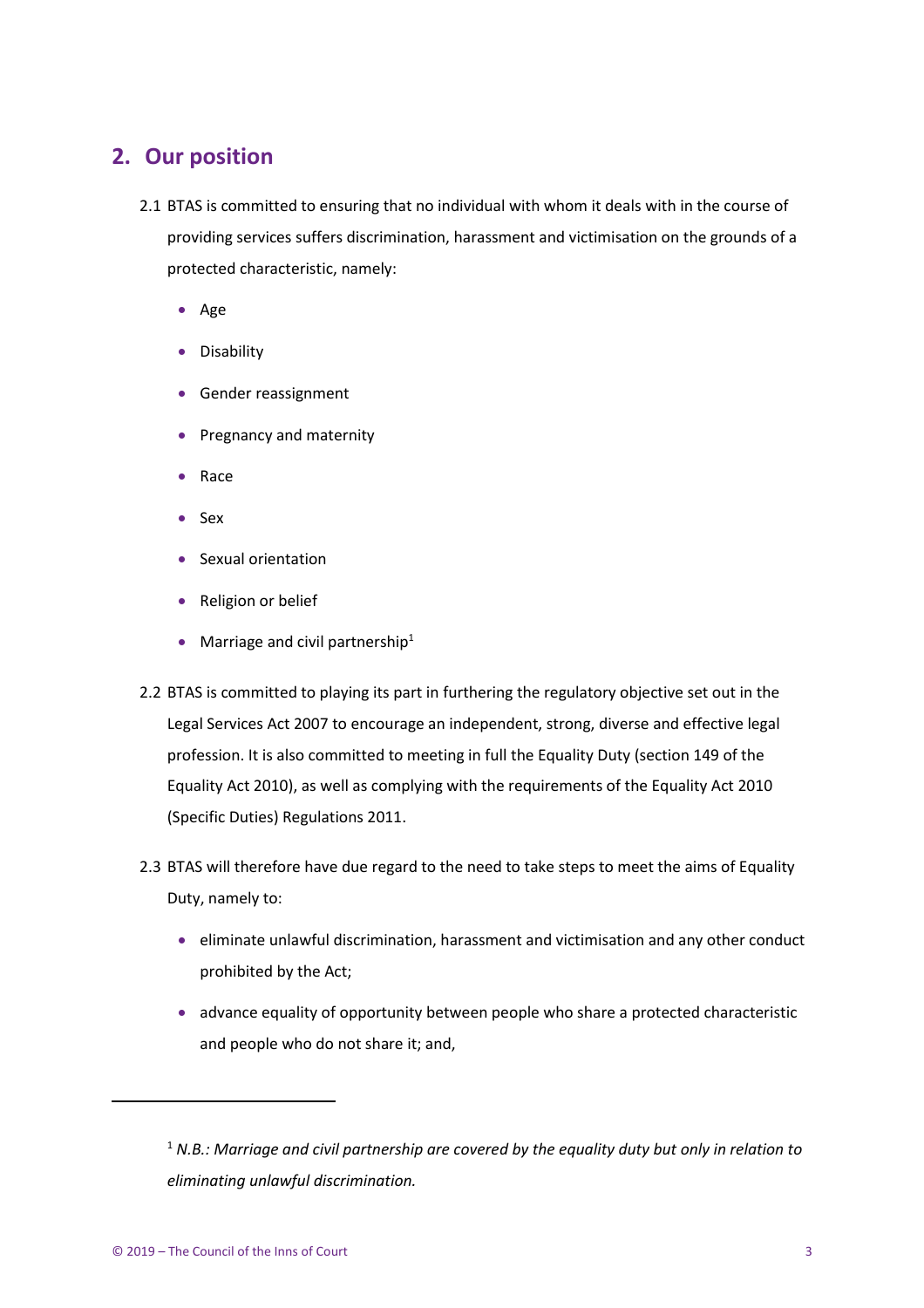- foster good relations between people who share a protected characteristic and people who do not share it.
- 2.4 BTAS will ensure that the process of having due regard will be documented and transparent (see Annex 1). It will publish relevant, proportionate equality evidence and set specific and measurable equality objectives to demonstrate compliance with the Equality Duty.
- 2.5 BTAS recognises that exclusion from opportunities not only disadvantages those who experience discrimination and harassment but also deprives an organisation of the benefit of deriving the fullest contribution of talents and energies. It will therefore take an active and vigorous approach to promoting equality.

## <span id="page-3-0"></span>**3. General Application of the Policy**

3.1 Recruitment and selection

BTAS will ensure through appropriate procedures, training and advice that those making selection decisions in relation to both panel members and clerks do so in accordance with fair and objective recruitment and selection methods and in adherence with the BTAS Recruitment and Selection Policy.

The list of BTAS competences for panel members and clerks includes "sensitive to issues of equality and diversity when examining the evidence, during discussion and decision making" and "adopts an objective approach avoiding bias or prejudice" and these competencies will be embedded in all recruitment and selection, as well as the arrangements for performance and appraisal (see 3.3 below).

#### 3.2 Training

Equality and diversity training will be a mandatory part of induction training for panel members, clerks and staff, with briefing on the requirements of the BTAS Equality and Diversity Policy forming part of that induction training. Induction training will cover fair hearing procedures, as well as the need to consider the requirements of the Equality Act in carrying out assigned functions. In addition, equality and diversity will be embedded in all training including that concerned with selection, performance and appraisal, staff training and resource allocation. BTAS will keep training under review and in line with current developments.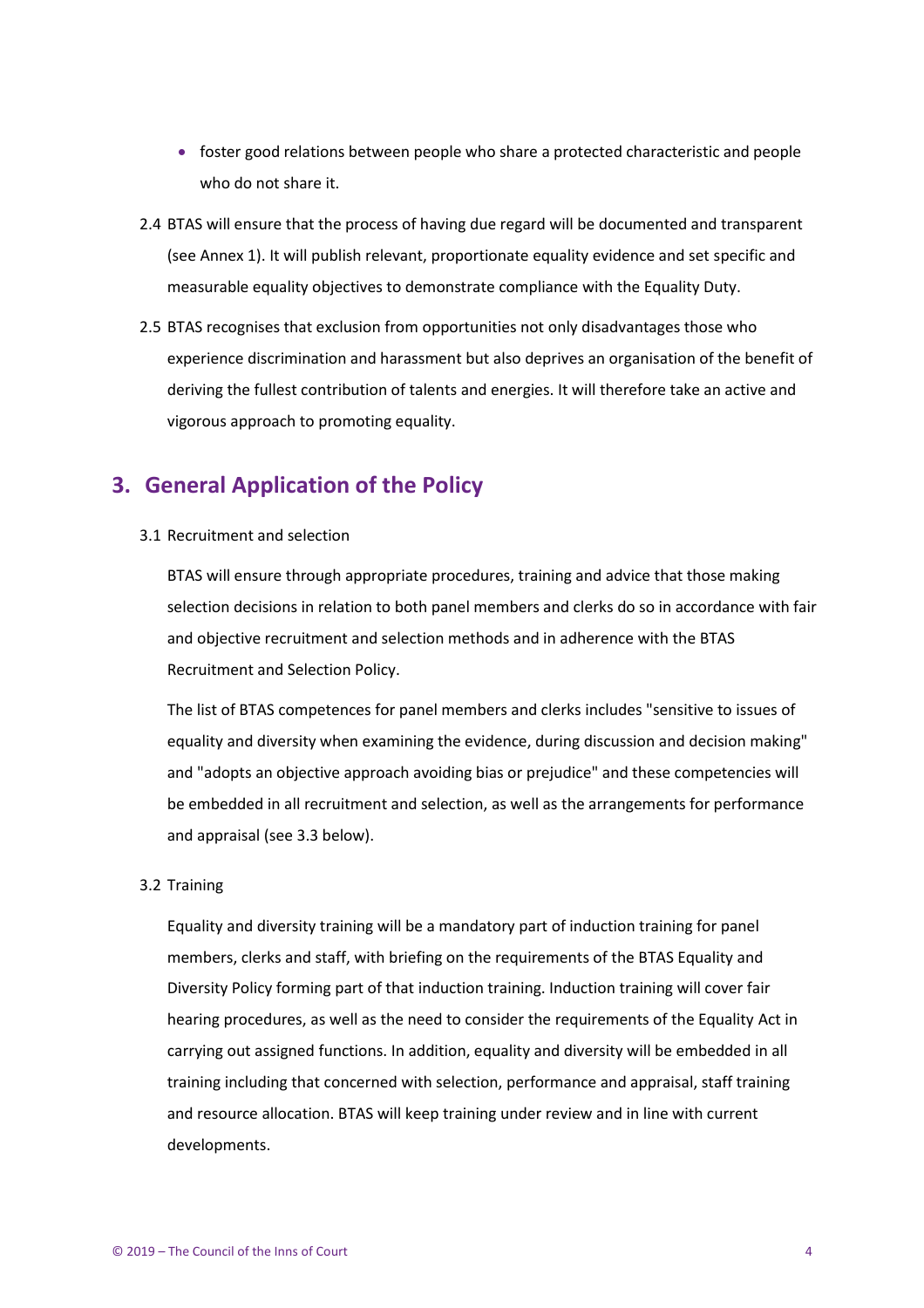Training will be provided for panel members and staff to assist them in managing the needs of, and arranging such appropriate reasonable adjustments as may from time to time be required by, users of BTAS services (see BTAS Reasonable Adjustment Policy for further information).

#### 3.3 Performance and Appraisal

Equality and diversity will be embedded in the BTAS Performance and Appraisal Policy and this will include providing those being appraised with an opportunity to self-assess/receive feedback from others on how they continue to meet equality and diversity competencies.

Appraisals provide an opportunity to confirm with staff or panel members that any additional needs are being met by BTAS, in line with the BTAS Reasonable Adjustments Policy.

#### 3.4 Fair distribution of sitting opportunities

Only administrative staff who have undergone training on the need to consider the Equality Act in the course of performing their duties shall be permitted to convene panels and allocate sitting opportunities. Staff will follow Equality Act compliant procedures in performing this function. The aim of BTAS is to convene panels in a fair and non-discriminatory way so that across a year, as far as possible, there is equality of opportunity for each panel member and clerk in terms of sitting on panels. Sitting opportunities will be monitored and any significant differences across protected characteristics will be investigated and appropriate action taken.

#### 3.5 Adjudication

Through training and guidance, BTAS will highlight the need for panellists to:

- make sure that the panel is unbiased and that there are no perceived conflicts of interest;
- be fair minded and willing to hear the full facts of the case before reaching a decision;
- be prepared to take into account appropriate expert advice, where provided;
- make sure proceedings are fair and proportionate;
- ensure that decisions are transparent and sanctions applied in a transparent and consistent manner; and,
- know and understand the legal requirements and good practice of equality and diversity as they relate to proceedings.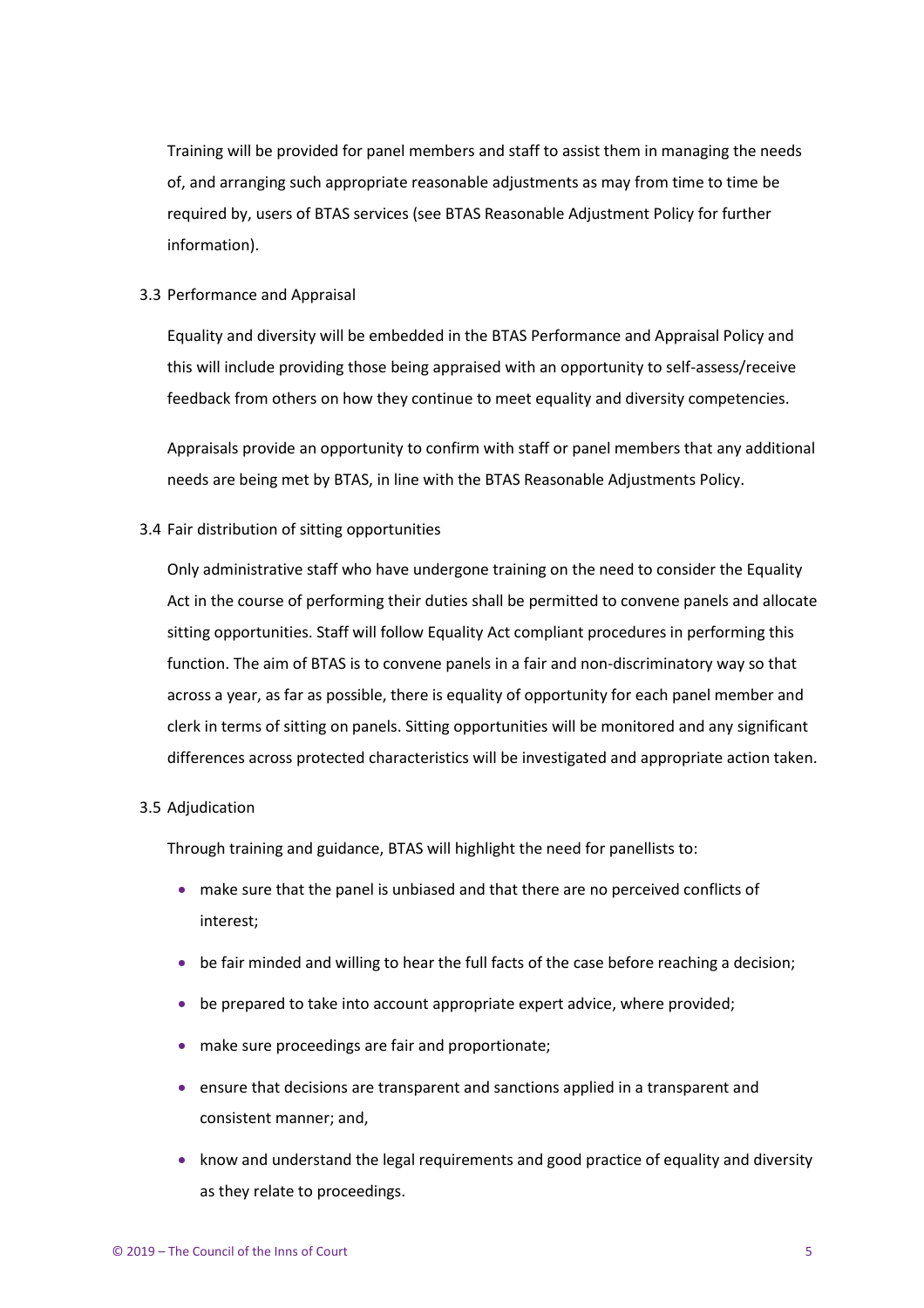3.6 Provision of services

In relation to all those with whom it deals in the course of proceedings, BTAS will pay due regard to the need to meet the requirements of the Equality Duty. In support of this, BTAS will emphasise to panel members, clerks and staff that they should remain objective and impartial when dealing with all users of BTAS services. BTAS will consult service users about the quality and equality of service provision and how services could be made more inclusive.

3.7 Reasonable Adjustments

Reference should be made to the BTAS Reasonable Adjustment Policy for details on the reasonable steps that BTAS will take to ensure that our staff, panel members or service users are not disadvantaged.

## <span id="page-5-0"></span>**4. Complaints**

Anyone who believes that they have experienced any form of unfair or unlawful discrimination, harassment or victimisation should raise their concern through the procedures set out in the BTAS Service Complaints Policy. BTAS employees, panel members and clerks who, after investigation, have been found to have unlawfully discriminated, harassed or victimised BTAS service users will be subject to disciplinary procedures.

## <span id="page-5-1"></span>**5. Monitoring**

BTAS recognises that examining the effects of policy and programmes of action on a regular and structured basis is a fundamental part of the process of successfully embedding equality and diversity. Monitoring will be used to identify specific issues for action, as well as ensuring that BTAS is held to account on progress.

BTAS will:

- monitor and review diversity data for panel members and clerks;
- monitor the distribution of cases to panel members and clerks, to ensure that panels are convened in a fair and non-discriminatory way; and
- assess the effect of procedures and practices to identify any unintentional impact on particular groups.
- review and reshape its policies and programme of action.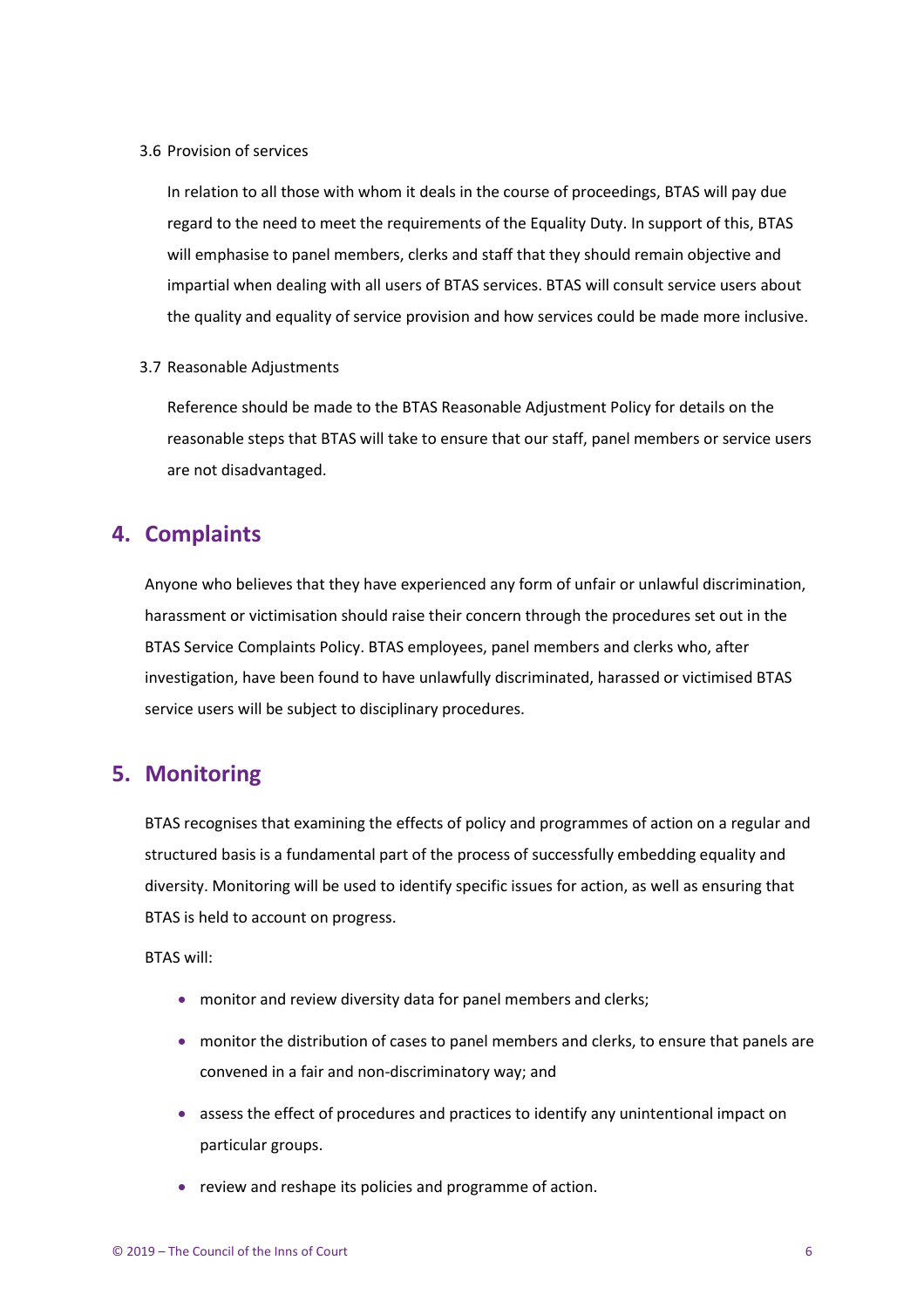The Registrar shall be responsible for collecting and analysing data across the protected characteristics. The results of monitoring will be published on the BTAS website via the BTAS Annual Report, save where the analysis reveals personal or sensitive information (in line with the BTAS Information Security Policy).

## <span id="page-6-0"></span>**6. Equality Analysis**

BTAS is committed to ensuring that consideration of the need to advance equality forms an integral part of its decision making process. BTAS will therefore equality analyse all major BTAS policies and procedures to reduce the risk of unlawful discrimination occurring and to explore ways to advance equality of opportunity, having regard to relevant Equality and Human Rights Commission Guidance. Any major policy that is presented to the Council of the Inns of Court for approval will be accompanied by an equality analysis of the effects of the proposed policy (see Annex 1). BTAS will analyse the effect on equality for all of the protected characteristics, and all aims of the Equality Duty, apart from in relation to marriage and civil partnership, where only the discrimination aim applies.

## <span id="page-6-1"></span>**7. Communication**

This policy will be communicated widely and effectively; this shall include publishing this policy on the BTAS website and issuing the policy to panel members and clerks. The policy shall be referred to, where appropriate, in any guidance issued to those for whom BTAS provides services. It is the responsibility of management at all levels to ensure that such communication takes place and that the policy is adhered to.

## <span id="page-6-2"></span>**8. Review**

This policy will be monitored and reviewed annually.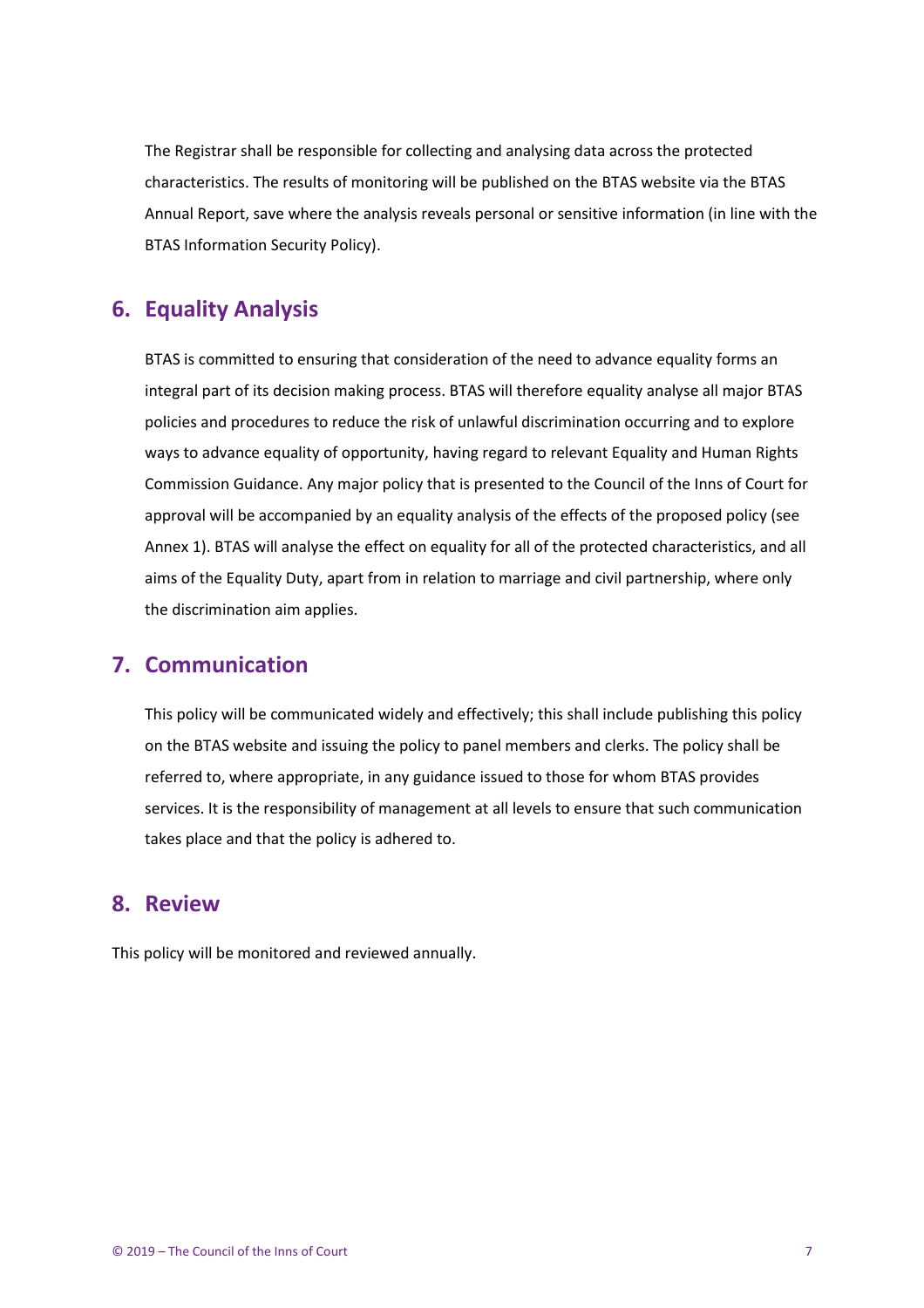## <span id="page-7-0"></span>**ANNEX 1**

| <b>Date of Assessment</b>            |  |
|--------------------------------------|--|
| <b>Assessor Name &amp; Job Title</b> |  |
| Name of Policy/Function              |  |
| to be Assessed                       |  |
| <b>Aim/Purpose of Policy</b>         |  |

#### **1. Evidence**

**What evidence will you use to assess impact on equality?**

#### **2. Impact on Equality**

**Consider whether the evidence listed above shows the potential for differential impact, either adverse or positive, for different groups. If there are negative impacts, explain how you will attempt to mitigate these. Mitigating actions can be described in more detail in your Action Plan (Section 4).**

| Race                       |  |
|----------------------------|--|
| <b>Gender</b>              |  |
| <b>Disability</b>          |  |
| Age                        |  |
| <b>Sexual Orientation</b>  |  |
| <b>Religion/Belief</b>     |  |
| <b>Gender Reassignment</b> |  |
| <b>Pregnancy/Maternity</b> |  |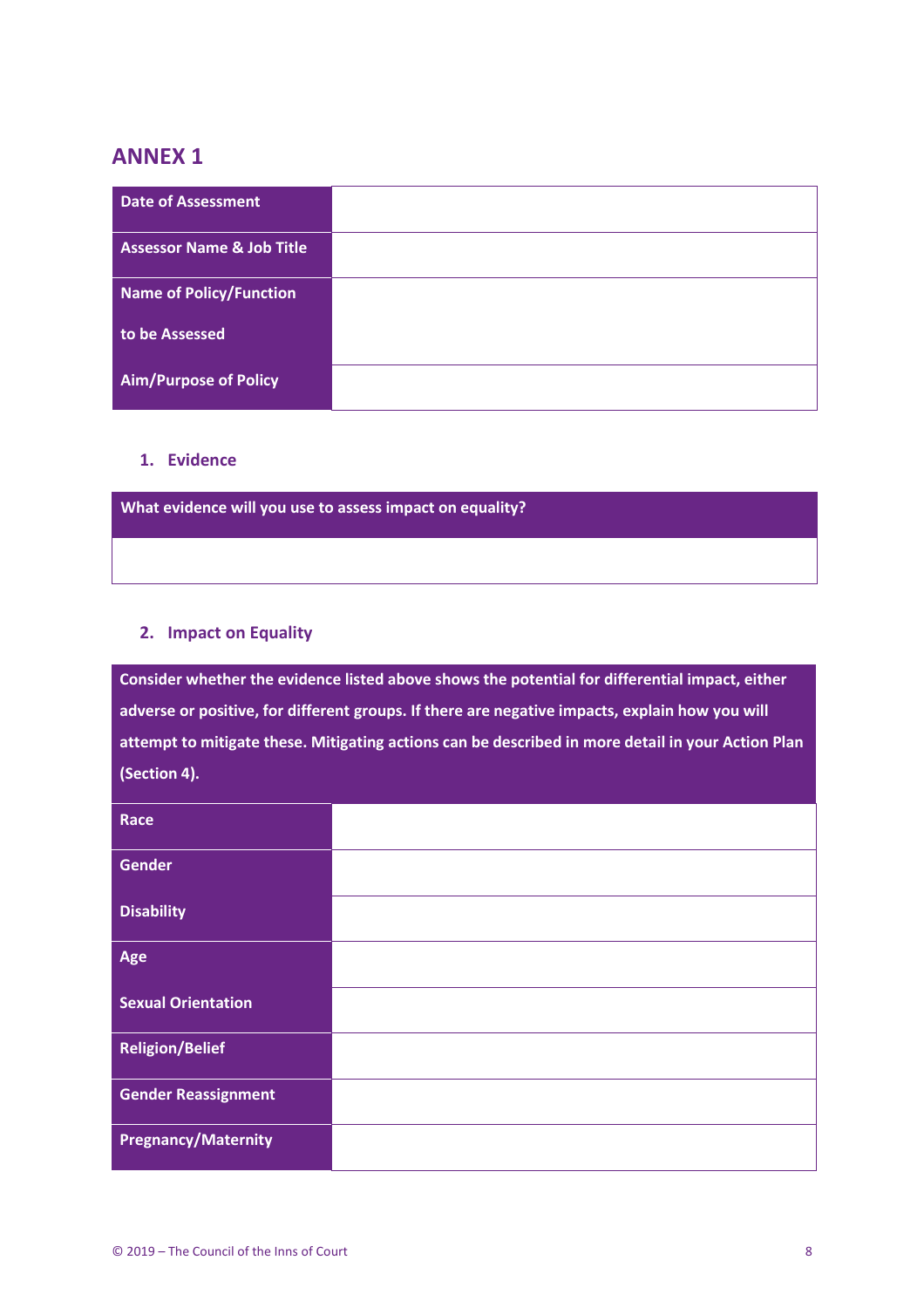**Consider whether the evidence listed above shows the potential for differential impact, either adverse or positive, for different groups. If there are negative impacts, explain how you will attempt to mitigate these. Mitigating actions can be described in more detail in your Action Plan (Section 4).**

**Marriage and Civil** 

**Partnership**

**How does the policy advance equality of opportunity and/or promote good relations between different groups?**

### **3. Summary of Analysis**

**Now you have considered the potential impacts on equality, what action are you taking? (Mark 'X' next to one option and give a reason for your decision)**

| a.          | No change to the policy<br>Your analysis demonstrates that the policy is robust and |                                                           |  |
|-------------|-------------------------------------------------------------------------------------|-----------------------------------------------------------|--|
|             | (no impacts identified)                                                             | the evidence shows no potential for discrimination. You   |  |
|             |                                                                                     | have taken all appropriate steps to advance equality and  |  |
|             |                                                                                     | foster good relations between groups.                     |  |
|             | b. Continue the policy                                                              | Continue with the proposal, despite any adverse impacts,  |  |
|             | (impacts identified)                                                                | provided it is not unlawfully discriminatory and is       |  |
|             |                                                                                     | justified.                                                |  |
| $c_{\cdot}$ | <b>Adjust the policy and</b>                                                        | Take steps to remove barriers, mitigate impacts or better |  |
|             | continue                                                                            | advance equality before continuing with the policy.       |  |
|             | d. Stop and remove the                                                              | There are adverse effects that are not justified and      |  |
|             | policy                                                                              | cannot be mitigated. The policy is unlawfully             |  |
|             |                                                                                     | discriminatory.                                           |  |